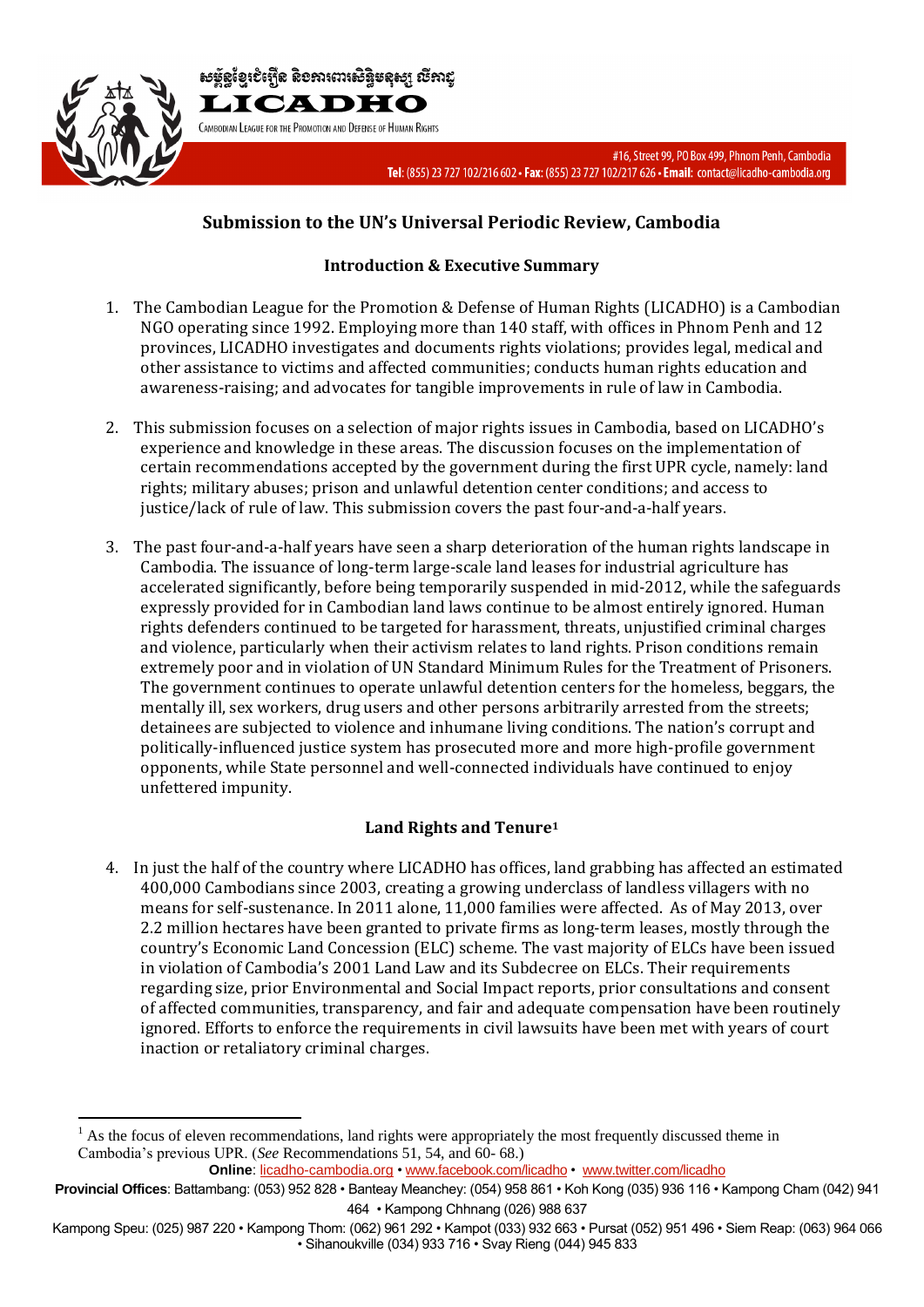

- 5. In late 2012, the UN Special Rapporteur on the situation of human rights in Cambodia Surya P. Subedi assessed the impact of land concessions in a detailed report, and concluded that "[t]here are well documented serious and widespread human rights violations associated with land concessions." The situation is so bad that the Special Rapporteur even questioned the impact of concessions on Cambodia's long-term economic and political stability.
- 6. The government has asserted Cambodia's land problems have been addressed by the Prime Minister's May 2012 directive suspending new ELCs and mandating a review of existing ELCs. However, the suspension took months to be truly implemented, and the systematic review mandate has been largely ignored. According to the government, any ELC that was in some undefined stage of "negotiations" prior to the directive may continue through to issuance. Given the lack of transparency surrounding the ELC process, this vague exception has resulted in the continuing issuance of new ELCs. Since the May 7 directive, there have been at least 16 new ELCs granted, totaling well over 80,000 hectares.
- 7. Similarly, LICADHO is unaware of any systematic review taking place, as required under the directive, and none of the problematic concessions repeatedly detailed in reports have been cancelled. On the contrary, in July 2012, the government published a list of ELCs that revealed that two large concessions that had been revoked in 2011 had actually been reinstated. The Prime Minister did sign a directive reviewing a small handful of concessions. It revoked four "ghost" concessions, which had appeared abandoned regardless, and left in place a large problematic concession in Prey Lang forest, which is continuing with its improper clearing activities.
- 8. More importantly, the May 7 directive does nothing to address past violent forced evictions and rights violations. It does not offer compensation or legal remedies to assist the hundreds of families who continue to suffer after losing their homes and/or their farmland to previously awarded concessions. It also does not address ongoing abuses such as exploitative labor conditions, environmental degradation and threats to water supplies, and the refusal to allow residents to free access community forests. Most egregiously, multiple reports have recently confirmed the extensive use of child labor on certain concessions.
- 9. In response to increasing outcry over land conflicts, and as a pre-election strategy, the Prime Minister announced a new land titling scheme in June 2012, based on the May directive described above. It involves over 2,000 student volunteers dressed in military uniforms, who have since crisscrossed the country to measure land and issue titles. While a push to expedite the issuance of land titles is laudable in theory, the program bypassed established state institutions set up explicitly to perform such duties. It has been described by some as a massive act of vote-buying by the ruling Cambodian People's Party (CPP), and is in fact entirely funded by private donations from top CPP members. The program is also being implemented in a secretive manner, with no provisions for independent monitoring. There have been numerous credible reports of landholders, especially in indigenous communities, being intimidated or tricked into accepting terms dictated by the volunteers. Such individual titles undermine extensive efforts to protect indigenous communities through communal land titling. There are also credible reports of landholders being told their new titles would be revoked if the CPP loses the elections, or being told their official title would only be delivered after a successful election. Exclusions from adjudication have also been documented, especially in Phnom Penh.

*Recommendation 1:* Urge the Cambodian government to conduct a transparent and publicly disclosed land demarcation/classification as soon as possible. There is still no national registry of state public versus private land. The confusion over classifications perpetuates conflict and confusion.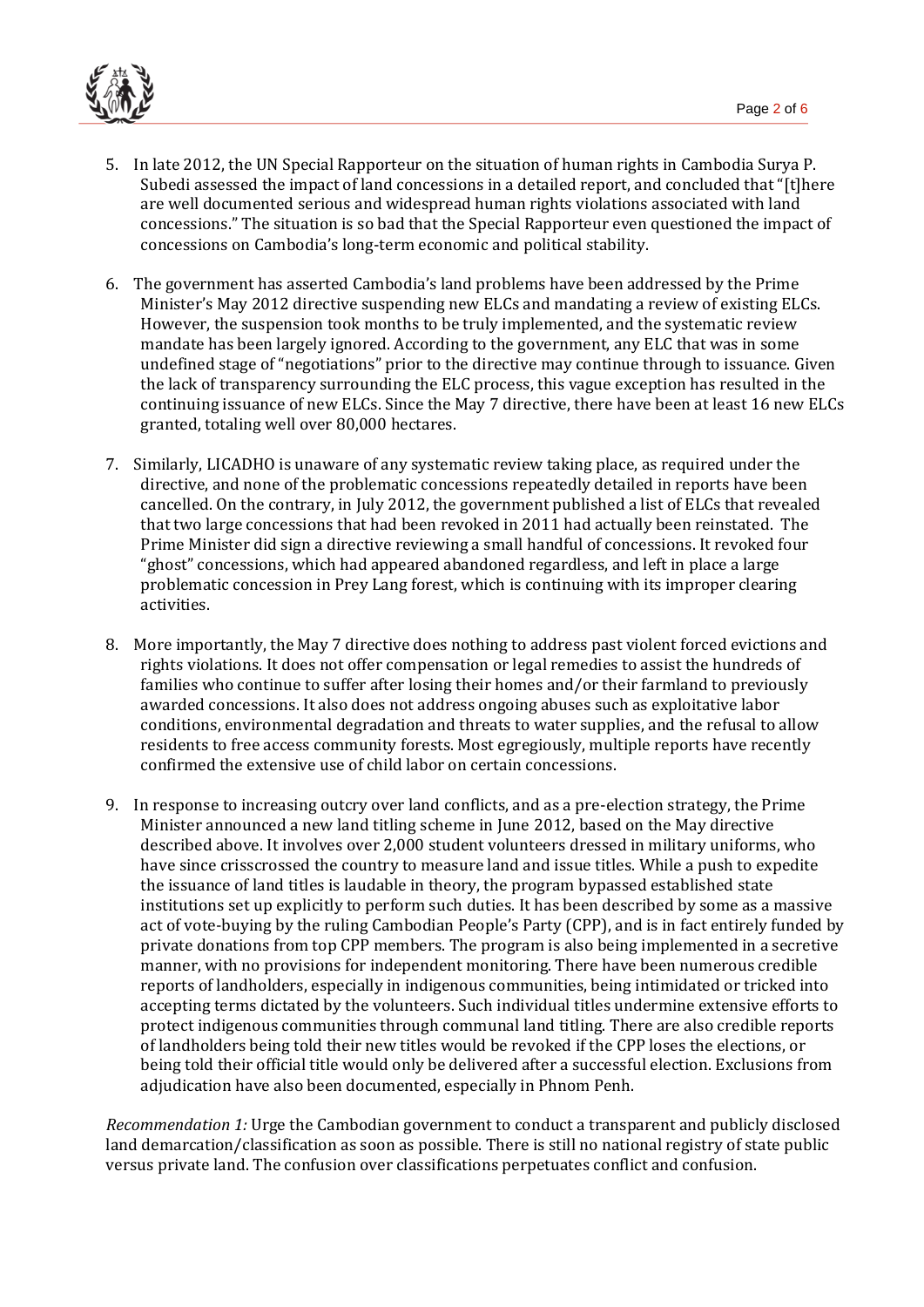

 $\overline{a}$ 

*Recommendation 2:* Call for a genuine end to forced evictions, and for fair and adequate compensation as guaranteed by Cambodian and international law to those who have already been forcibly displaced.

#### **Military Abuses<sup>2</sup>**

- 10. State forces, including military soldiers, continue to provide assistance and protection to private companies involved in land disputes with villagers as well as taking part in forceful – and often violent – evictions. The following are just a few examples out of several others.
- 11. On December 12, 2011, a commanding military officer from Battambang's Phnom Preuk district shot at a group of villagers, injuring three. The villagers had been demonstrating against the clearing of farmland by Soun Mean Sambath company, which was granted a 4,095 hectare ELC in the area in April 2011, resulting in the ongoing land conflict. The military officer was acting as a security guard for the company.
- 12. On January 18, 2012, military personnel acting as security guards for TTY Co. Ltd opened fire on a group of villagers who had gathered to prevent clearing of their farmland by company excavators in Kratie's Snuol district. Four villagers were injured by bullets. None of the authorities present during the shooting proceeded to arrest the perpetrators at the time. Four men – three security guards and a TTY's general manager – were quietly tried in December 2012, and convicted of illegal use of firearms and intentional acts of violence with aggravating circumstances. Their sentences ranged from two to three years, though in each case the sentence was suspended between six months and a year.
- 13. On April 26, 2012, well-known environmental activist Chut Wutty was shot dead in a remote corner of the Cardamom Mountains while investigating illegal logging. Military police officer In Rattana was also killed by gunfire, and two other members of the military were present. Government officials put forward an array of bizarre and contradictory explanations for Wutty's death, before finally pinning the shooting on Ratanna and closing the case.
- 14. On May 16, 2012, a large military operation saw hundreds of soldiers, military police and police, aided by a helicopter, storm a village in Kampong Domrey commune, Kratie province. Authorities claim the operation was organized solely to arrest three ringleaders in an alleged "secession" plot. Villagers, meanwhile, say that the attack was motivated by an ongoing land dispute with Casotim, a large rubber firm. The operation resulted in the shooting death of a 14 year-old girl, Heng Chantha. There has been no indication of any investigation into this shooting, nor have there been any arrests. The authorities have simply labeled the death accidental.

*Recommendation 3*: Urge the Royal Cambodian Armed Forces to issue a written order calling for all military personnel not to take part in civilian land conflicts.

*Recommendation 4*: Dismantle the private sector sponsorship of military units to avoid further conflict of interests and misuse of armed forces.

#### **Prisons and Unlawful Detention Centers<sup>3</sup>**

1. In 2010, Cambodia's prisons were filled to 167% of their capacity and the inmate population was growing by about 14% annually. By May 2011, the national prison occupancy rate had ballooned to 179%, while the 18 prisons monitored by LICADHO were filled to 181% of their

<sup>2</sup> Several recommendations related to land rights, in particular forced evictions, are relevant to this theme. (*See id*.) 3 *See* Recommendation 74.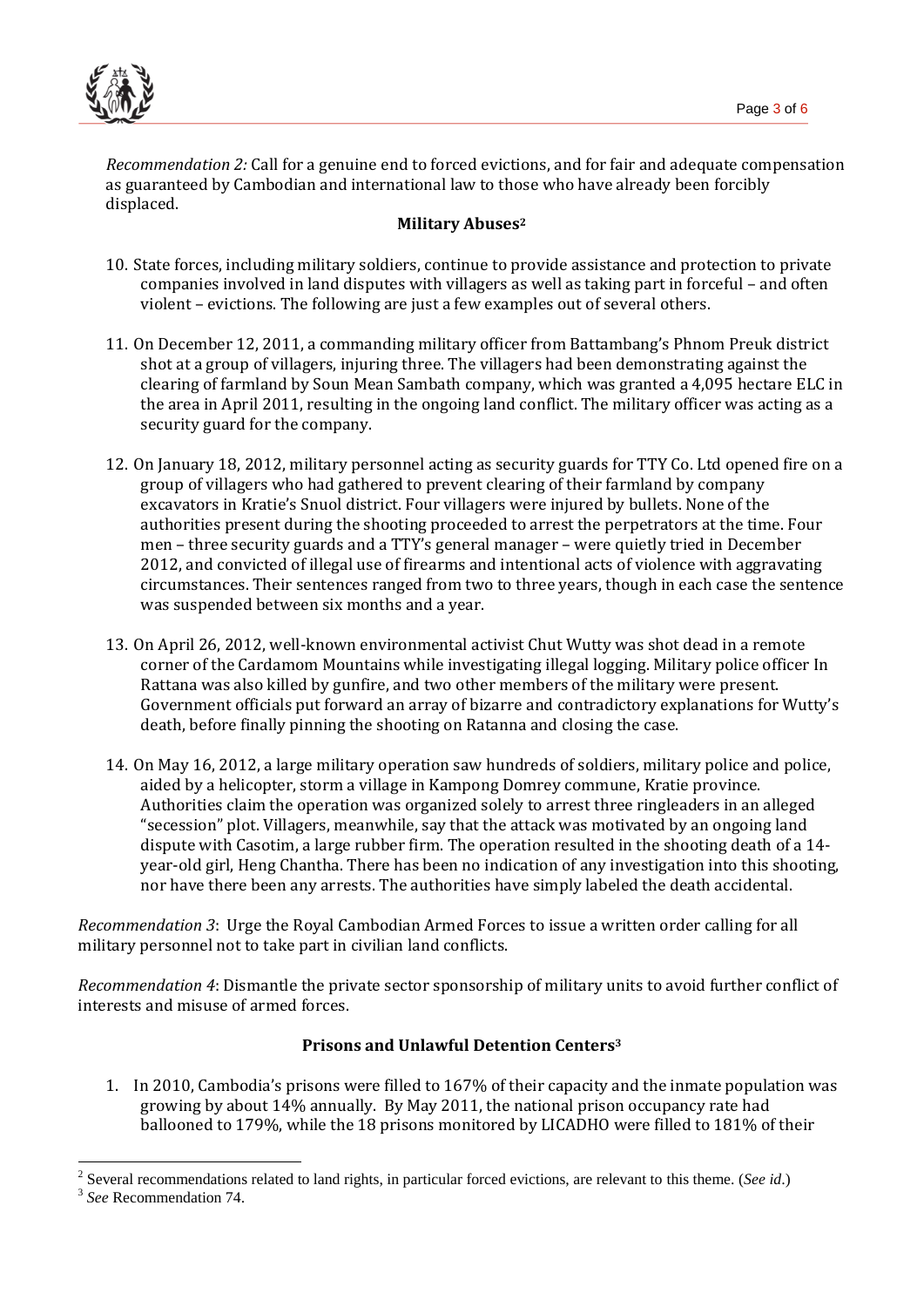

 $\overline{a}$ 

capacity. In the past year, the population has finally begun to shrink. As of the end of May 2013, the 18 prisons monitored by LICADHO were at about 158% of capacity. This is encouraging, but the overcrowding problem remains serious, and the prison population decrease must continue for a considerable period before the overcrowding crisis can be declared over.

- 15. Drug arrests nearly quadrupled in 2011, and the number of prisoners detained on drug charges nearly tripled in 2011 alone. One side-effect of the increase in drug arrests has been a corresponding rise in the number of children living with their mothers in some prisons. As of March 2011, only 36 children lived with their mothers in the 18 prisons monitored by LICADHO. By May 2012, that number had more than doubled, to 73.
- 16. Prison conditions remain abominable, with the authorities providing inadequate food, water, medical care, recreation time and living space. Prisoners are forced to purchase these commodities at their own expense, paying inflated prices to prison staff. Everything has a price, from clean water to sleeping space. The prison system is woefully underfunded and operates – like most Cambodian government entities – as a private enterprise used to generate income for staff.
- 17. There is still no parole system. Some 3,000 inmates languish in prison without a final verdict, leaving them at risk of being held past the expiration of their sentences.
- 18. Despite recommendations to close unlawful detention centers, the government has continued operating these centers, which are used to warehouse people arbitrarily arrested from the streets of Phnom Penh in the interests of beautifying the city. Hundreds of people continue to be detained in one such center, known as Prey Speu, run by the Ministry of Social Affairs. As noted in the 2009 UPR, the centers are used for the systematic unlawful detention of 'undesirables.' While the government has dismantled one of its worse centers, Koh Kor, conditions at the remaining centers have not improved over the past four-and-a-half years, and still include gross overcrowding and lack of adequate food, clean drinking water and medical care.
- 19. In January 2012, 24 women and six children who were protesting their violent forced eviction from Phnom Penh's Borei Keila settlement were abducted from the street and taken to Prey Speu without any legal process whatsoever. The detainees eventually escaped by climbing over a high wall.
- 20. In November 2012, Phnom Penh City Hall announced it would be rounding up beggars and homeless children in preparation for the ASEAN Summit, and sending them to Orgkas Khnom, a drug "rehabilitation" center, for the duration of the event. Spokesman Long Dimanche justified the extrajudicial detentions thus: "If the leaders from across ASEAN and the world see beggars and children on the street, they might speak negatively to the government."<sup>4</sup>

*Recommendation 5:* Undertake major reforms, including increasing the prison administration budget, to ensure that prison conditions fully comply with the UN Standard Minimum Rules for the Treatment of Prisoners. The government should also evaluate its criminal justice policy, and move away from its focus on imprisonment as the primary form of punishment for all transgressions, from drug addiction to petty theft to murder. Non-custodial measures should be aggressively implemented at all stages of the criminal justice chain – pretrial (supervised release), sentencing (community service and suspended sentences) and post-sentencing (parole and early release).

<sup>4</sup> *See* "Clean Sweep for ASEAN," Khouth Sophak Chakrya, Mom Kunthear and Shane Worrell, Phnom Penh Post, November 9, 2012.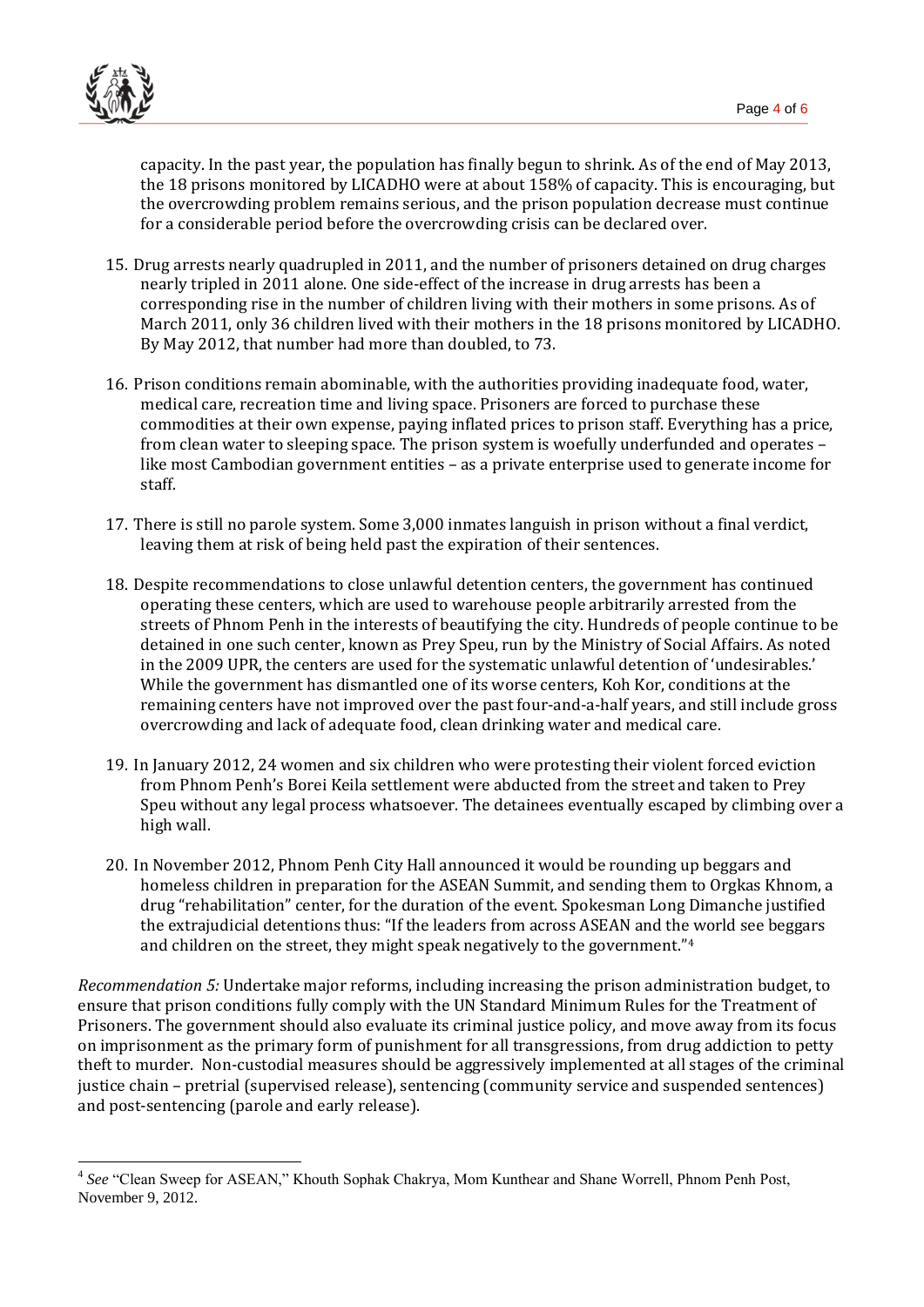

*Recommendation 6:* Permanently close the remaining Social Affairs Centers, such as Prey Speu, as well as drug "rehabilitation" centers used to conduct unlawful detention and ensure a proper investigation and prosecution of perpetrators of abuses there.

#### **Impunity & Lack of Rule of Law<sup>5</sup>**

- 21. The past four-and-a-half years have seen no improvements in adherence to rule of law throughout Cambodia's justice system. In reality, the role of the justice system is still to perpetuate impunity for State personnel and their associates; persecute political opponents and other critics of the government; and protect the economic interests of the rich and powerful.
- 22. Corruption and political interference in the police and judiciary are still the major obstacles to rule of law in Cambodia. The gravest of crimes – including murder, torture, rape, and trafficking of woman and children – continue to go unpunished if the perpetrators have money or influential connections. In particular, State personnel – including government officials, police and military officers – and their families enjoy a high level of impunity to commit crimes and abuses, both in the course of their duties and in their private time. As a rule, the higher-ranking an official, the more protection from prosecution he or she enjoys.
- 23. Members of Phnom Penh's Boeung Kak Lake community, involved in a long-running land dispute with a company run by a ruling party Senator, continue to be physically and judicially harassed by authorities. Leading Boeung Kak activist Yorm Bopha was arrested in September 2012 and convicted in December on charges of causing "intentional violence." She received a sentence of three years. There is no evidence – including from government witnesses – that Bopha physically harmed anyone. She was, however, a key leader in the movement calling for the relase of the Boeung Kak 15, a group of fellow activists from her community that were imprisoned on false charges earlier in 2012. Bopha was named an Amnesty International Prisoner of Conscience in late 2012. She remains in prison.
- 24. The case of Chhouk Bandith, a former municipal governor who in February 2012 brazenly shot three garment workers in Svay Rieng province, is another example of ongoing impunity for wellconnected officials. Charges against Bandith were actually dropped in December 2012, despite multiple eye-witnesses testifying to his culpability, but reinstated by the Court of Appeal in March 2013. The charges – "causing unintentional injury" – are woefully inadequate, and Bandith has yet to spend a single day in prison. His trial finally took place June 12-14, with Bandith absent. No verdict has been announced as of the time of this submission.
- 25. Finally, the recent re-arrest of Born Samnang and Sok Sam Oeun scapegoats in the 2004 murder of union leader Chea Vichea – was a shocking turn. The pair, widely acknowledged to have been framed, had been freed in December 2008 by the Supreme Court, in a decision which ordered further investigation into the killing amid extensive evidence of their innocence. The Court of Appeal reheard the case in November 2012, but prosecutors offered no new evidence. Nonetheless, the appeal judges found Born Samnang and Sok Sam Oeun guilty again and ordered them back to prison to serve the remainder of their 20-year sentences.

*Recommendation 9*: Implement the numerous recommendations made by successive Special Representatives of the Secretary-General for human rights in Cambodia with regard to strengthening rule of law and the judiciary. Implement the recommendations advising ratification of the Optional Protocols to the ICCPR and ICESCR.

 $\overline{a}$ 5 *See* Recommendations 17, 21, 38-40, 42.